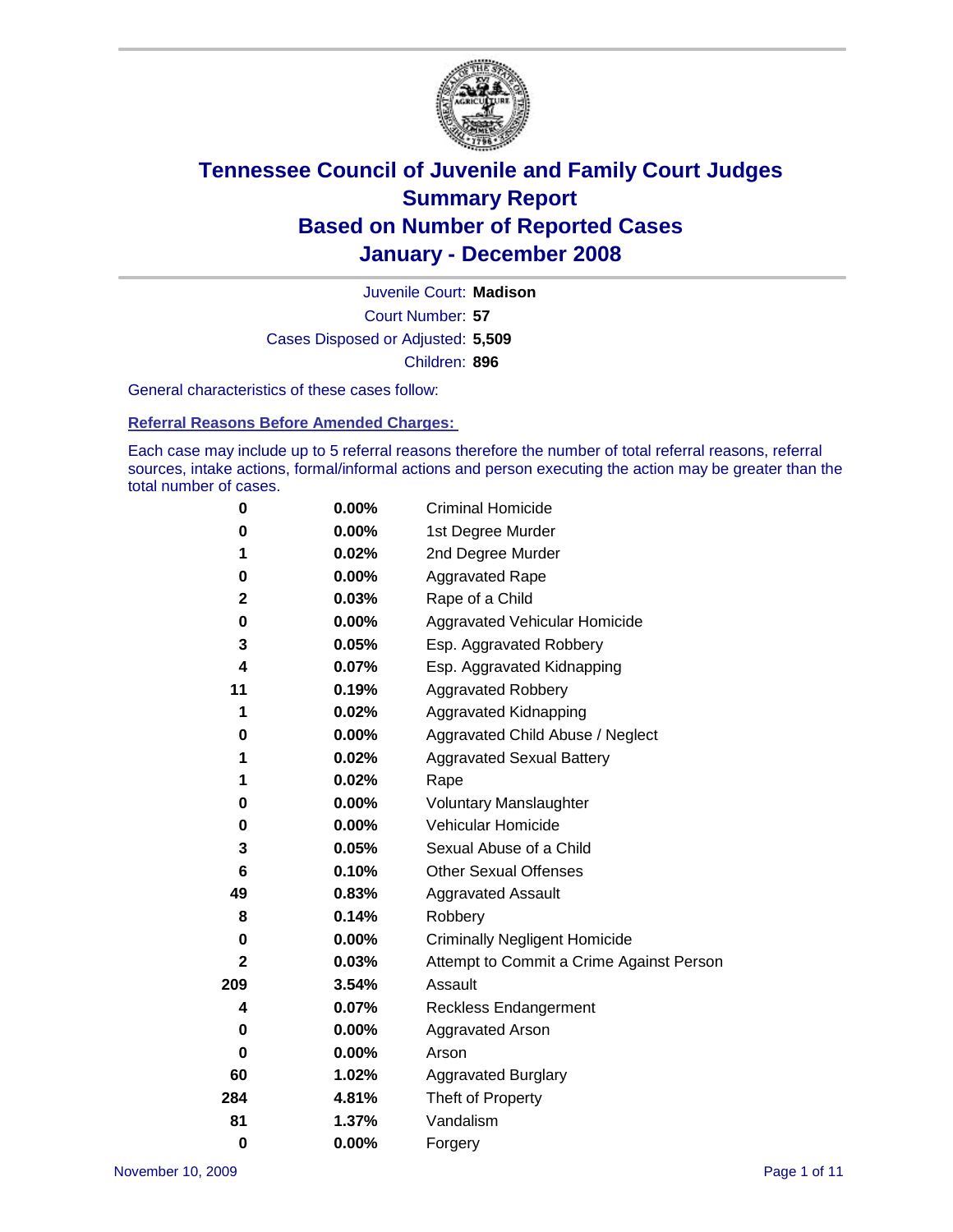

Court Number: **57** Juvenile Court: **Madison** Cases Disposed or Adjusted: **5,509** Children: **896**

#### **Referral Reasons Before Amended Charges:**

Each case may include up to 5 referral reasons therefore the number of total referral reasons, referral sources, intake actions, formal/informal actions and person executing the action may be greater than the total number of cases.

| 3                       | 0.05%    | <b>Worthless Checks</b>                                     |
|-------------------------|----------|-------------------------------------------------------------|
| 4                       | 0.07%    | Illegal Possession / Fraudulent Use of Credit / Debit Cards |
| 45                      | 0.76%    | <b>Burglary</b>                                             |
| 8                       | 0.14%    | Unauthorized Use of a Vehicle                               |
| 0                       | 0.00%    | <b>Cruelty to Animals</b>                                   |
| 1                       | 0.02%    | Sale of Controlled Substances                               |
| 9                       | 0.15%    | <b>Other Drug Offenses</b>                                  |
| 47                      | 0.80%    | Possession of Controlled Substances                         |
| 1                       | 0.02%    | <b>Criminal Attempt</b>                                     |
| $\overline{\mathbf{z}}$ | 0.12%    | Carrying Weapons on School Property                         |
| 22                      | 0.37%    | Unlawful Carrying / Possession of a Weapon                  |
| 38                      | 0.64%    | <b>Evading Arrest</b>                                       |
| 3                       | 0.05%    | Escape                                                      |
| 5                       | 0.08%    | Driving Under Influence (DUI)                               |
| 54                      | 0.92%    | Possession / Consumption of Alcohol                         |
| 26                      | 0.44%    | Resisting Stop, Frisk, Halt, Arrest or Search               |
| 5                       | 0.08%    | <b>Aggravated Criminal Trespass</b>                         |
| 5                       | 0.08%    | Harassment                                                  |
| 1                       | 0.02%    | Failure to Appear                                           |
| 8                       | 0.14%    | Filing a False Police Report                                |
| 13                      | 0.22%    | Criminal Impersonation                                      |
| 184                     | 3.12%    | <b>Disorderly Conduct</b>                                   |
| 35                      | 0.59%    | <b>Criminal Trespass</b>                                    |
| 7                       | 0.12%    | <b>Public Intoxication</b>                                  |
| $\bf{0}$                | 0.00%    | Gambling                                                    |
| 43                      | 0.73%    | Traffic                                                     |
| 10                      | 0.17%    | <b>Local Ordinances</b>                                     |
| 4                       | 0.07%    | Violation of Wildlife Regulations                           |
| 0                       | $0.00\%$ | Contempt of Court                                           |
| 5                       | 0.08%    | Violation of Probation                                      |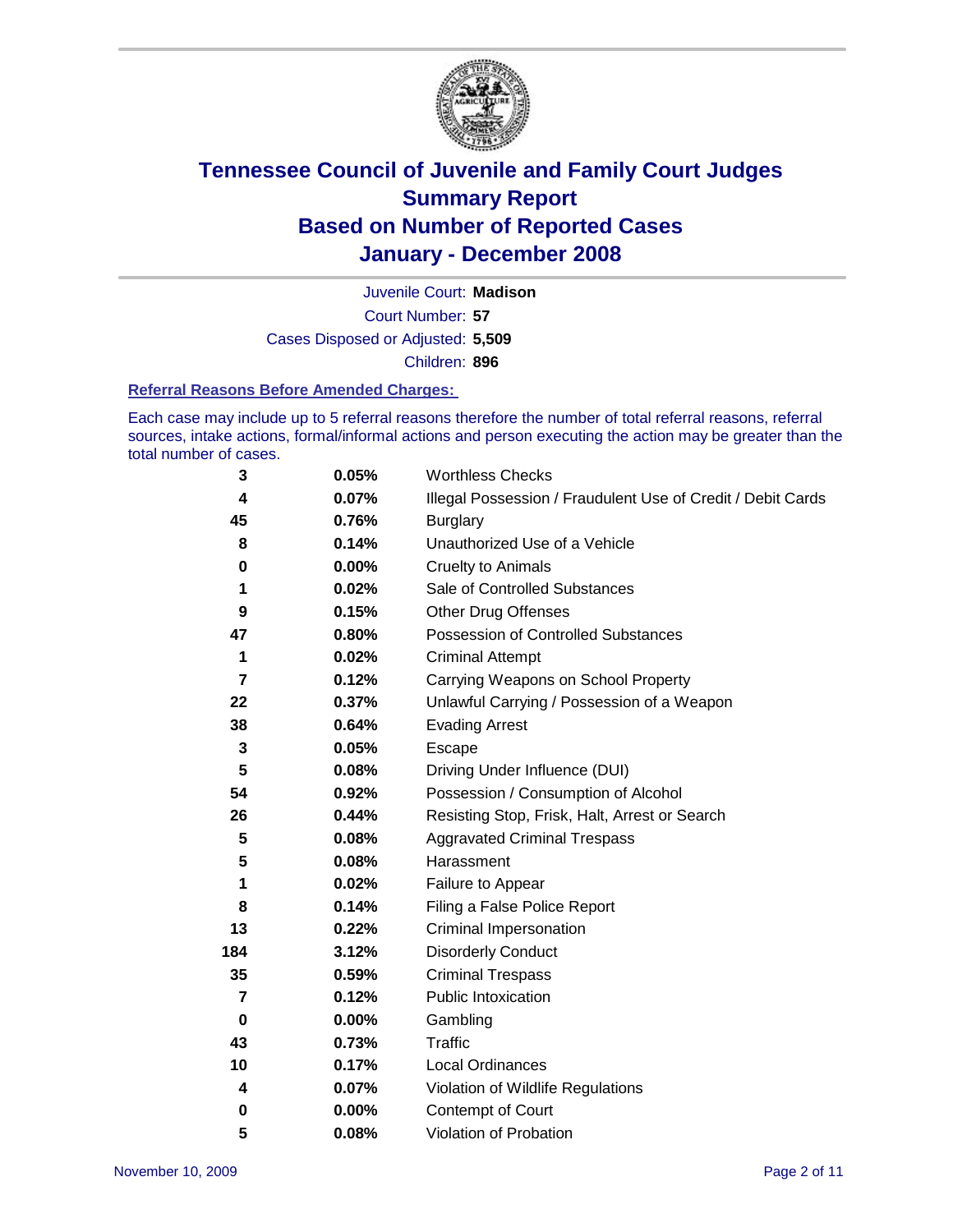

Court Number: **57** Juvenile Court: **Madison** Cases Disposed or Adjusted: **5,509** Children: **896**

#### **Referral Reasons Before Amended Charges:**

Each case may include up to 5 referral reasons therefore the number of total referral reasons, referral sources, intake actions, formal/informal actions and person executing the action may be greater than the total number of cases.

| 56<br>5,900 | 0.95%<br>100.00% | Other<br><b>Total Referrals</b>        |
|-------------|------------------|----------------------------------------|
| 0           | 0.00%            | <b>Consent to Marry</b>                |
| 0           | 0.00%            | <b>Request for Medical Treatment</b>   |
| 0           | $0.00\%$         | Child Support                          |
| 0           | $0.00\%$         | Paternity / Legitimation               |
| 0           | 0.00%            | Visitation                             |
| 0           | 0.00%            | Custody                                |
| 1           | 0.02%            | <b>Foster Care Review</b>              |
| 4,284       | 72.61%           | <b>Administrative Review</b>           |
| 37          | 0.63%            | <b>Judicial Review</b>                 |
| 0           | 0.00%            | Violation of Informal Adjustment       |
| 0           | 0.00%            | <b>Violation of Pretrial Diversion</b> |
| 0           | 0.00%            | <b>Termination of Parental Rights</b>  |
| 0           | $0.00\%$         | Dependency / Neglect                   |
| 0           | 0.00%            | <b>Physically Abused Child</b>         |
| 0           | 0.00%            | <b>Sexually Abused Child</b>           |
| 5           | 0.08%            | Violation of Curfew                    |
| 1           | 0.02%            | Violation of a Valid Court Order       |
| 24          | 0.41%            | Possession of Tobacco Products         |
| 0           | 0.00%            | Out-of-State Runaway                   |
| 114         | 1.93%            | In-State Runaway                       |
| 0           | 0.00%            | Truancy                                |
| 54          | 0.92%            | <b>Unruly Behavior</b>                 |
| 1           | 0.02%            | <b>Violation of Aftercare</b>          |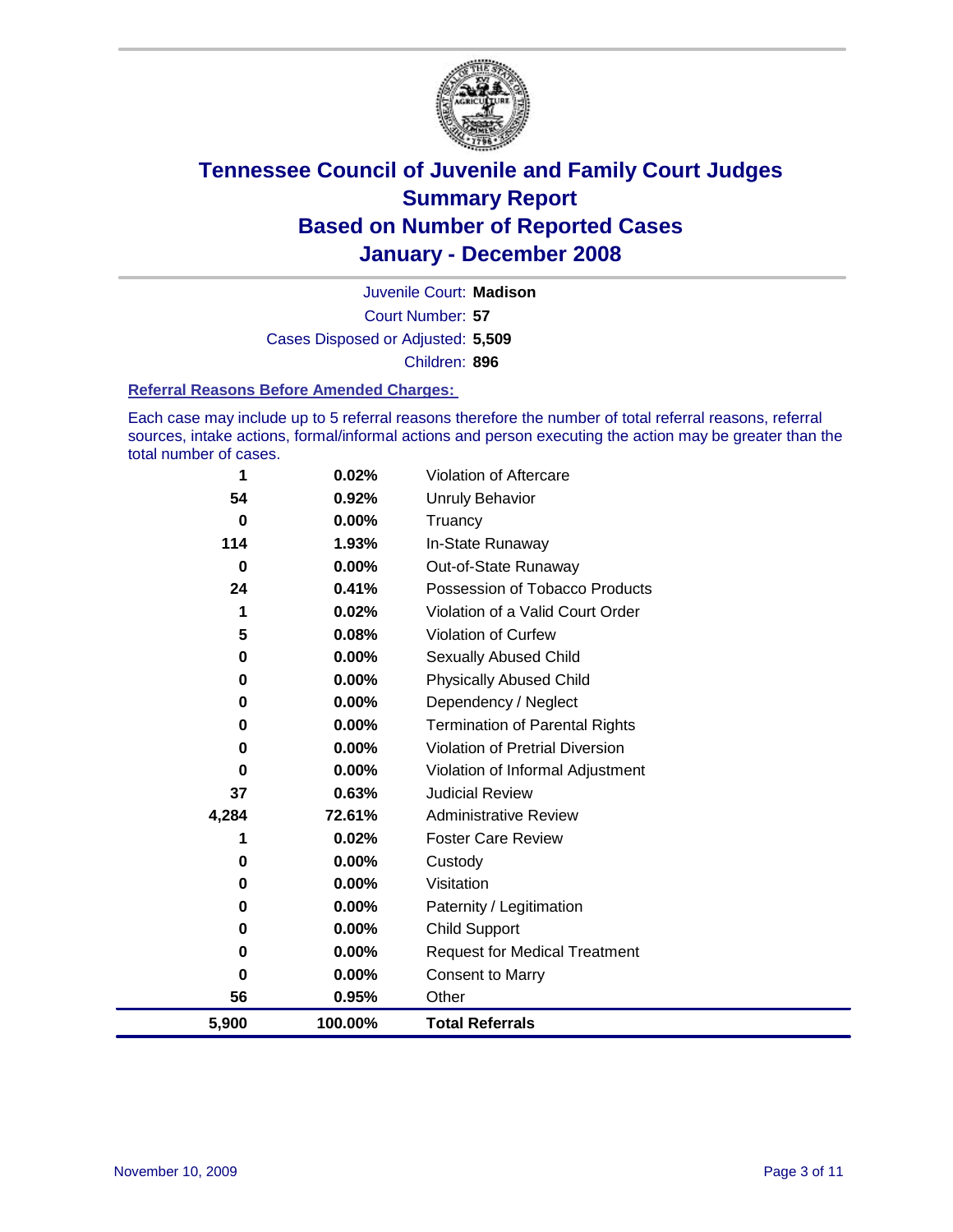

|                            |                                   | Juvenile Court: Madison |  |  |  |  |  |  |
|----------------------------|-----------------------------------|-------------------------|--|--|--|--|--|--|
|                            | Court Number: 57                  |                         |  |  |  |  |  |  |
|                            | Cases Disposed or Adjusted: 5,509 |                         |  |  |  |  |  |  |
|                            |                                   | Children: 896           |  |  |  |  |  |  |
| <b>Referral Sources: 1</b> |                                   |                         |  |  |  |  |  |  |
| 1,379                      | 23.37%                            | Law Enforcement         |  |  |  |  |  |  |
| 111                        | 1.88%                             | Parents                 |  |  |  |  |  |  |
| 12                         | 0.20%                             | Relatives               |  |  |  |  |  |  |
| 0                          | $0.00\%$                          | Self                    |  |  |  |  |  |  |
| 3                          | 0.05%                             | School                  |  |  |  |  |  |  |
| 0                          | $0.00\%$                          | CSA                     |  |  |  |  |  |  |
|                            |                                   |                         |  |  |  |  |  |  |

| 1,379 | 23.37%  | Law Enforcement                   |
|-------|---------|-----------------------------------|
| 111   | 1.88%   | Parents                           |
| 12    | 0.20%   | Relatives                         |
| 0     | 0.00%   | Self                              |
| 3     | 0.05%   | School                            |
| 0     | 0.00%   | <b>CSA</b>                        |
| 37    | 0.63%   | <b>DCS</b>                        |
| 1     | 0.02%   | <b>Other State Department</b>     |
| 0     | 0.00%   | <b>District Attorney's Office</b> |
| 4,309 | 73.03%  | <b>Court Staff</b>                |
| 16    | 0.27%   | Social Agency                     |
| 29    | 0.49%   | <b>Other Court</b>                |
| 3     | 0.05%   | Victim                            |
| 0     | 0.00%   | Child & Parent                    |
| 0     | 0.00%   | Hospital                          |
| 0     | 0.00%   | Unknown                           |
| 0     | 0.00%   | Other                             |
| 5,900 | 100.00% | <b>Total Referral Sources</b>     |

#### **Age of Child at Referral: 2**

|             |          | <b>Total Child Count</b> |
|-------------|----------|--------------------------|
| $\mathbf 0$ | $0.00\%$ | Unknown                  |
| 0           | $0.00\%$ | Ages 19 and Over         |
| 238         | 26.56%   | Ages 17 through 18       |
| 404         | 45.09%   | Ages 15 through 16       |
| 201         | 22.43%   | Ages 13 through 14       |
| 40          | 4.46%    | Ages 11 through 12       |
| 13          | 1.45%    | Ages 10 and Under        |
|             |          | 896<br>100.00%           |

<sup>1</sup> If different than number of Referral Reasons (5900), verify accuracy of your court's data.

<sup>2</sup> One child could be counted in multiple categories, verify accuracy of your court's data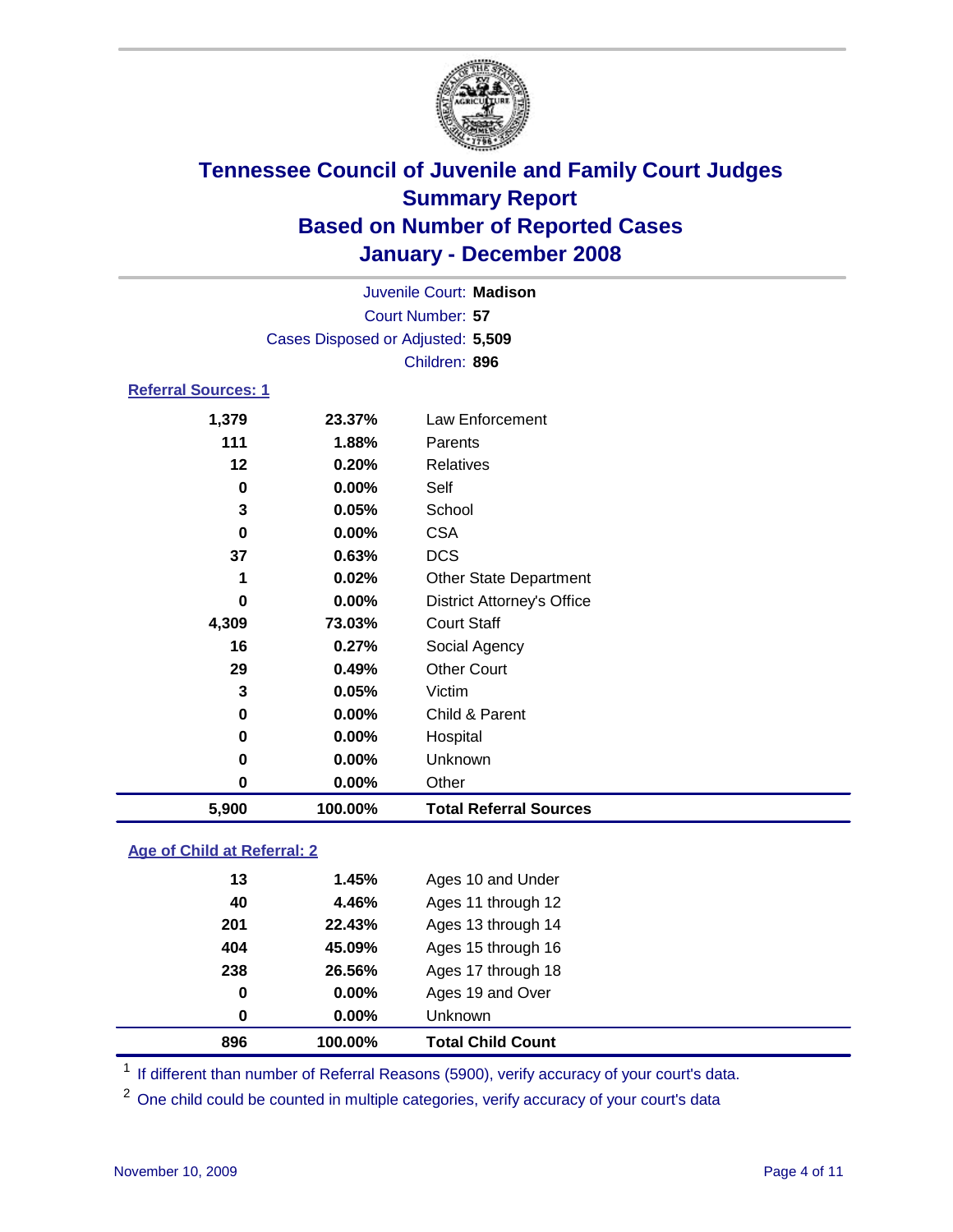

| Juvenile Court: Madison                 |                                   |                          |  |  |  |  |
|-----------------------------------------|-----------------------------------|--------------------------|--|--|--|--|
| Court Number: 57                        |                                   |                          |  |  |  |  |
|                                         | Cases Disposed or Adjusted: 5,509 |                          |  |  |  |  |
|                                         |                                   | Children: 896            |  |  |  |  |
| Sex of Child: 1                         |                                   |                          |  |  |  |  |
| 554                                     | 61.83%                            | Male                     |  |  |  |  |
| 342                                     | 38.17%                            | Female                   |  |  |  |  |
| $\bf{0}$                                | 0.00%                             | Unknown                  |  |  |  |  |
| 896                                     | 100.00%                           | <b>Total Child Count</b> |  |  |  |  |
| Race of Child: 1                        |                                   |                          |  |  |  |  |
| 263                                     | 29.35%                            | White                    |  |  |  |  |
| 629                                     | 70.20%                            | African American         |  |  |  |  |
| 0                                       | 0.00%                             | Native American          |  |  |  |  |
| 1                                       | 0.11%                             | Asian                    |  |  |  |  |
| 3                                       | 0.33%                             | Mixed                    |  |  |  |  |
| $\mathbf 0$                             | 0.00%                             | Unknown                  |  |  |  |  |
| 896                                     | 100.00%                           | <b>Total Child Count</b> |  |  |  |  |
| <b>Hispanic Origin: 1</b>               |                                   |                          |  |  |  |  |
| 9                                       | 1.00%                             | Yes                      |  |  |  |  |
| 886                                     | 98.88%                            | No                       |  |  |  |  |
| 1                                       | 0.11%                             | Unknown                  |  |  |  |  |
| 896                                     | 100.00%                           | <b>Total Child Count</b> |  |  |  |  |
| <b>School Enrollment of Children: 1</b> |                                   |                          |  |  |  |  |
| 869                                     | 96.99%                            | Yes                      |  |  |  |  |
| 27                                      | 3.01%                             | <b>No</b>                |  |  |  |  |
| $\mathbf 0$                             | 0.00%                             | Unknown                  |  |  |  |  |
| 896                                     | 100.00%                           | <b>Total Child Count</b> |  |  |  |  |

One child could be counted in multiple categories, verify accuracy of your court's data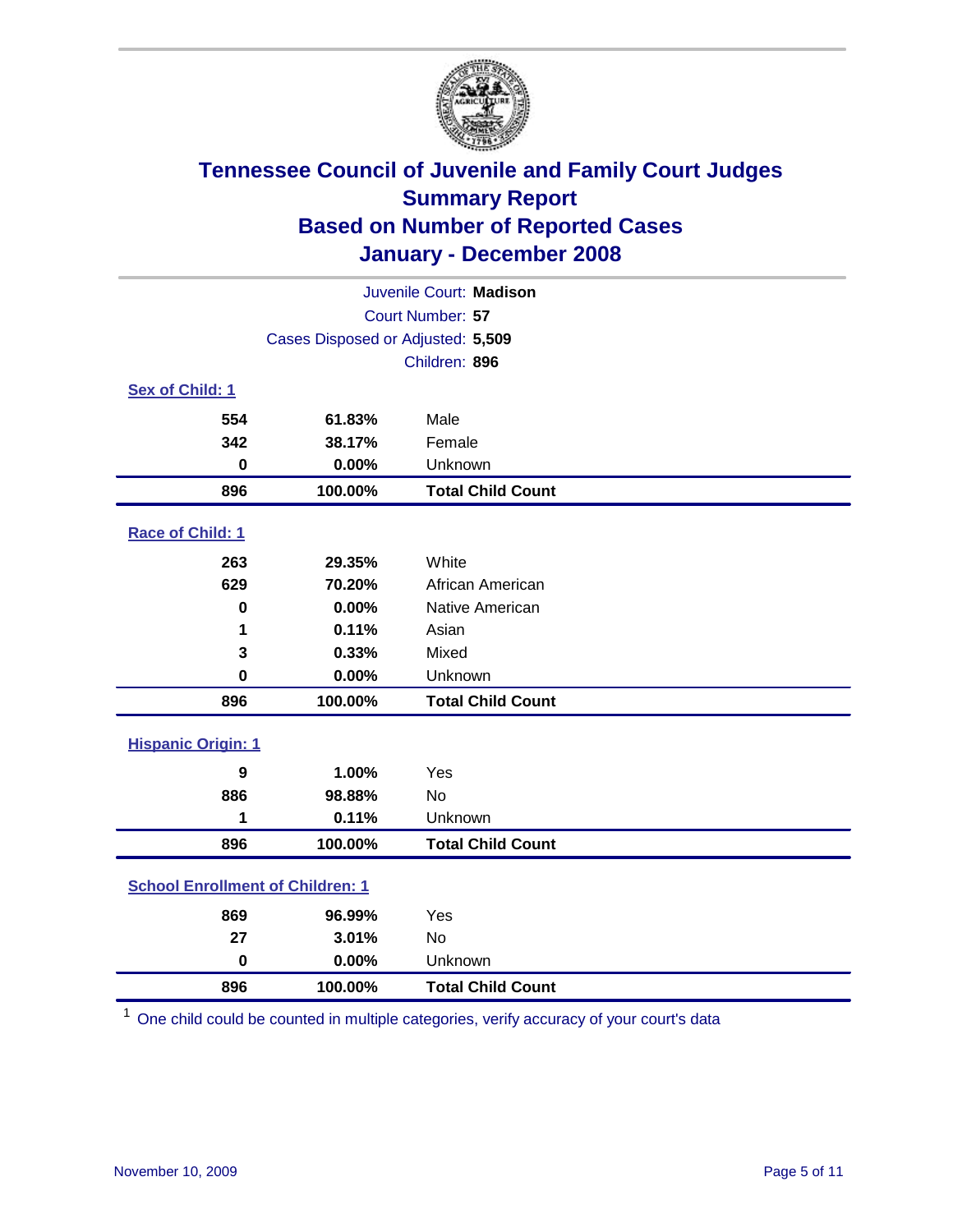

Court Number: **57** Juvenile Court: **Madison** Cases Disposed or Adjusted: **5,509** Children: **896**

#### **Living Arrangement of Child at Time of Referral: 1**

| 896 | 100.00% | <b>Total Child Count</b>     |
|-----|---------|------------------------------|
| 1   | 0.11%   | Other                        |
| 0   | 0.00%   | Unknown                      |
| 1   | 0.11%   | Independent                  |
| 1   | 0.11%   | In an Institution            |
| 40  | 4.46%   | In a Residential Center      |
| 16  | 1.79%   | In a Group Home              |
| 32  | 3.57%   | With Foster Family           |
| 8   | 0.89%   | With Adoptive Parents        |
| 72  | 8.04%   | <b>With Relatives</b>        |
| 41  | 4.58%   | With Father                  |
| 506 | 56.47%  | With Mother                  |
| 58  | 6.47%   | With Mother and Stepfather   |
| 12  | 1.34%   | With Father and Stepmother   |
| 108 | 12.05%  | With Both Biological Parents |

#### **Type of Detention: 2**

| 5,509 | 100.00%  | <b>Total Detention Count</b> |  |
|-------|----------|------------------------------|--|
| 0     | $0.00\%$ | Other                        |  |
| 4,646 | 84.33%   | Does Not Apply               |  |
| 0     | $0.00\%$ | <b>Unknown</b>               |  |
| 0     | 0.00%    | <b>Psychiatric Hospital</b>  |  |
| 0     | 0.00%    | Jail - No Separation         |  |
| 0     | $0.00\%$ | Jail - Partial Separation    |  |
| 0     | $0.00\%$ | Jail - Complete Separation   |  |
| 863   | 15.67%   | Juvenile Detention Facility  |  |
| 0     | $0.00\%$ | Non-Secure Placement         |  |
|       |          |                              |  |

<sup>1</sup> One child could be counted in multiple categories, verify accuracy of your court's data

<sup>2</sup> If different than number of Cases (5509) verify accuracy of your court's data.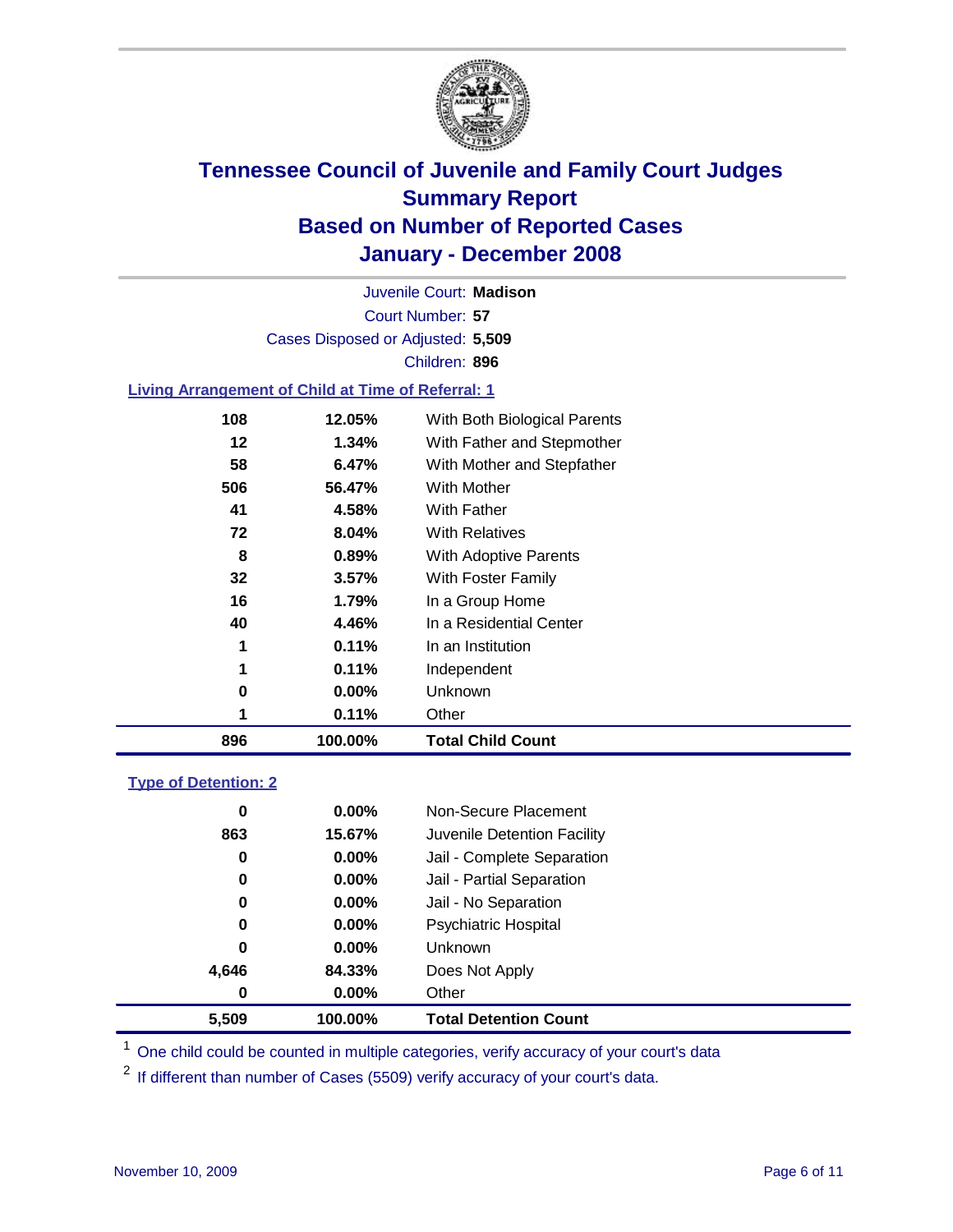

|                                                    |                                   | Juvenile Court: Madison              |
|----------------------------------------------------|-----------------------------------|--------------------------------------|
|                                                    |                                   | Court Number: 57                     |
|                                                    | Cases Disposed or Adjusted: 5,509 |                                      |
|                                                    |                                   | Children: 896                        |
| <b>Placement After Secure Detention Hearing: 1</b> |                                   |                                      |
| 2,191                                              | 39.77%                            | Returned to Prior Living Arrangement |
| 8                                                  | 0.15%                             | Juvenile Detention Facility          |
| $\bf{0}$                                           | 0.00%                             | Jail                                 |
| 0                                                  | 0.00%                             | Shelter / Group Home                 |
| $\bf{0}$                                           | 0.00%                             | Foster Family Home                   |
| 49                                                 | 0.89%                             | Psychiatric Hospital                 |
| 0                                                  | 0.00%                             | Unknown                              |
| 3,261                                              | 59.19%                            | Does Not Apply                       |
| $\bf{0}$                                           | $0.00\%$                          | Other                                |
| 5,509                                              | 100.00%                           | <b>Total Placement Count</b>         |
|                                                    |                                   |                                      |
| <b>Intake Actions: 2</b>                           |                                   |                                      |
| 1,574                                              | 26.68%                            | <b>Petition Filed</b>                |
| 0                                                  | 0.00%                             | <b>Motion Filed</b>                  |
| $\bf{0}$                                           | 0.00%                             | <b>Citation Processed</b>            |
| 0                                                  | 0.00%                             | Notification of Paternity Processed  |
| 35                                                 | 0.59%                             | Scheduling of Judicial Review        |
| 4,291                                              | 72.73%                            | Scheduling of Administrative Review  |
| 0                                                  | 0.00%                             | Scheduling of Foster Care Review     |
| $\bf{0}$                                           | 0.00%                             | Unknown                              |
| $\bf{0}$                                           | 0.00%                             | Does Not Apply                       |
| 0                                                  | 0.00%                             | Other                                |
| 5,900                                              | 100.00%                           | <b>Total Intake Count</b>            |

<sup>1</sup> If different than number of Cases (5509) verify accuracy of your court's data.

<sup>2</sup> If different than number of Referral Reasons (5900), verify accuracy of your court's data.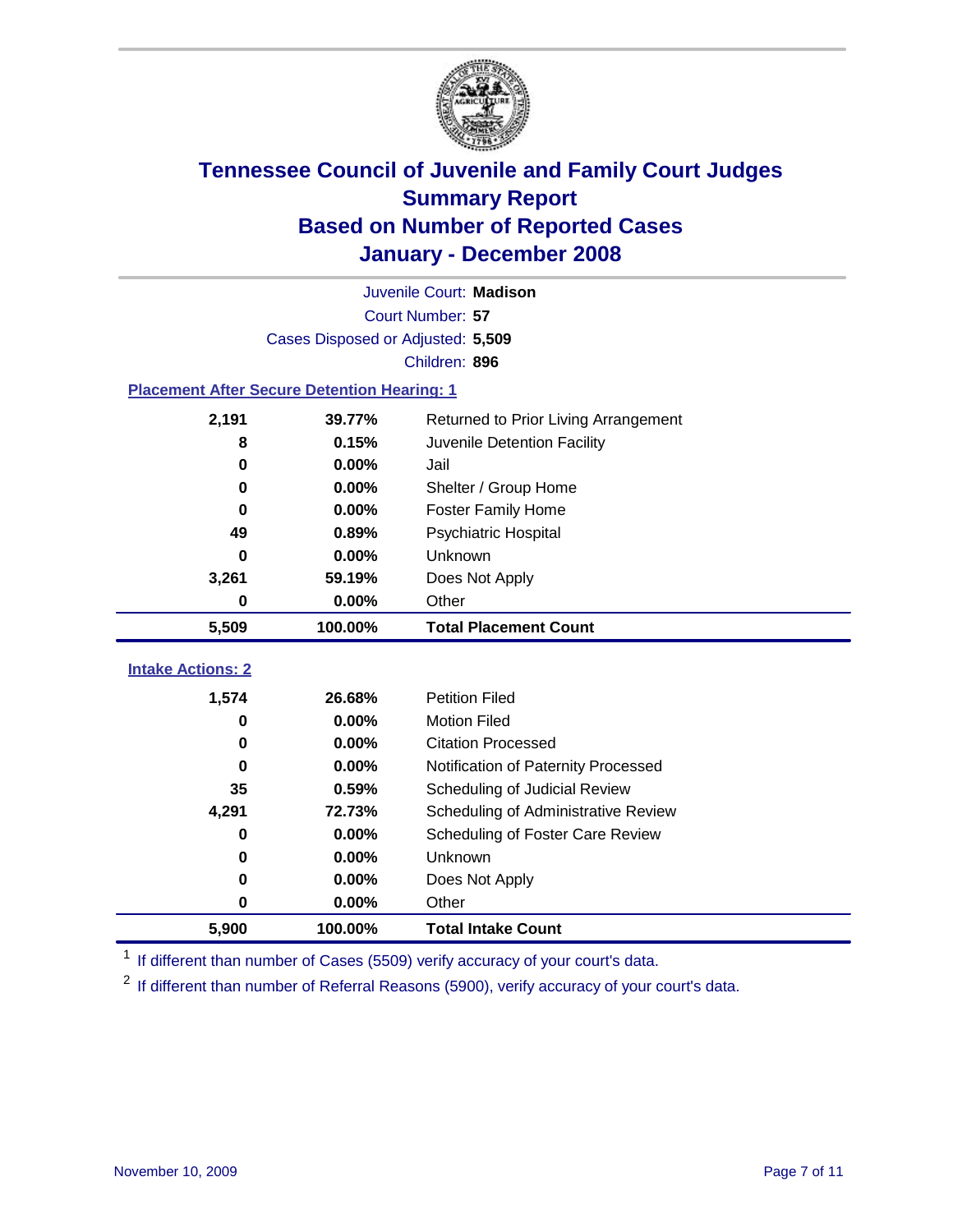

Court Number: **57** Juvenile Court: **Madison** Cases Disposed or Adjusted: **5,509** Children: **896**

#### **Last Grade Completed by Child: 1**

| 896          | 100.00% | <b>Total Child Count</b> |
|--------------|---------|--------------------------|
| 3            | 0.33%   | Other                    |
| 287          | 32.03%  | Unknown                  |
| 0            | 0.00%   | Never Attended School    |
| 9            | 1.00%   | Graduated                |
| 10           | 1.12%   | <b>GED</b>               |
| $\bf{0}$     | 0.00%   | Non-Graded Special Ed    |
| 6            | 0.67%   | 12th Grade               |
| 75           | 8.37%   | 11th Grade               |
| 122          | 13.62%  | 10th Grade               |
| 121          | 13.50%  | 9th Grade                |
| 121          | 13.50%  | 8th Grade                |
| 68           | 7.59%   | 7th Grade                |
| 45           | 5.02%   | 6th Grade                |
| 11           | 1.23%   | 5th Grade                |
| 7            | 0.78%   | 4th Grade                |
| 8            | 0.89%   | 3rd Grade                |
| $\mathbf{2}$ | 0.22%   | 2nd Grade                |
| 1            | 0.11%   | 1st Grade                |
| 0            | 0.00%   | Kindergarten             |
| 0            | 0.00%   | Preschool                |
| 0            | 0.00%   | Too Young for School     |

### **Enrolled in Special Education: 1**

| 896        | 100.00%          | <b>Total Child Count</b> |  |
|------------|------------------|--------------------------|--|
| 509<br>279 | 56.81%<br>31.14% | No<br>Unknown            |  |
| 108        | 12.05%           | Yes                      |  |

One child could be counted in multiple categories, verify accuracy of your court's data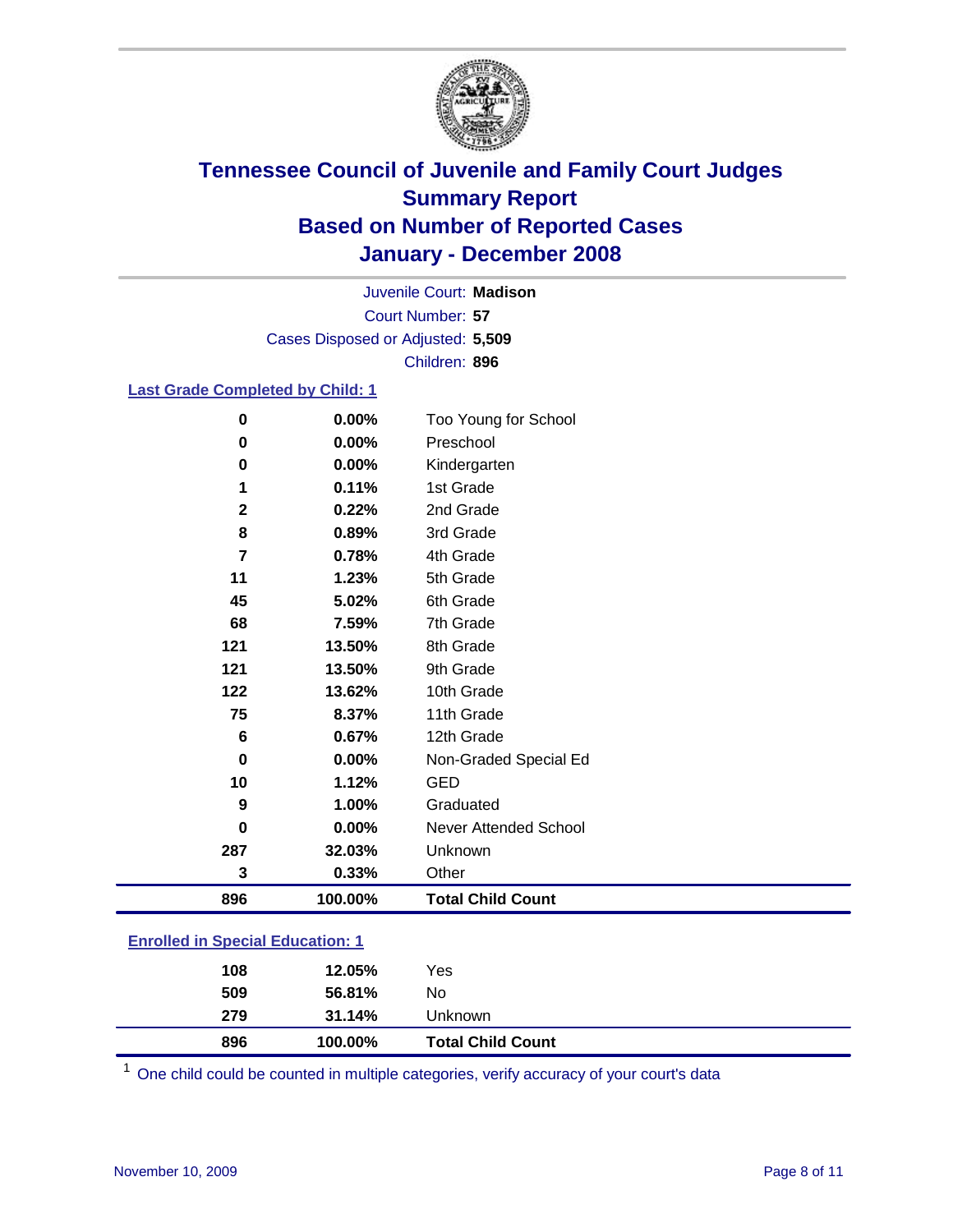

|                              |                                   | Juvenile Court: Madison   |
|------------------------------|-----------------------------------|---------------------------|
|                              |                                   | Court Number: 57          |
|                              | Cases Disposed or Adjusted: 5,509 |                           |
|                              |                                   | Children: 896             |
| <b>Action Executed By: 1</b> |                                   |                           |
| 1,390                        | 23.56%                            | Judge                     |
| 0                            | $0.00\%$                          | Referee                   |
| 185                          | 3.14%                             | <b>YSO</b>                |
| 4,325                        | 73.31%                            | Other                     |
| 0                            | $0.00\%$                          | Unknown                   |
| 5,900                        | 100.00%                           | <b>Total Action Count</b> |

### **Formal / Informal Actions: 1**

| 5,900 | 100.00%  | <b>Total Action Count</b>                        |
|-------|----------|--------------------------------------------------|
| 0     | $0.00\%$ | <b>Unknown</b>                                   |
| 174   | 2.95%    | Other                                            |
| 4,325 | 73.31%   | Case Held Open                                   |
| O     | $0.00\%$ | <b>Review Concluded</b>                          |
| 0     | $0.00\%$ | Special Proceeding                               |
| 0     | $0.00\%$ | Charges Cleared by Transfer to Adult Court       |
| 31    | 0.53%    | <b>Transfer to Adult Court Hearing</b>           |
| 0     | $0.00\%$ | <b>Pretrial Diversion</b>                        |
| 12    | 0.20%    | Informal Adjustment                              |
| 0     | $0.00\%$ | <b>Complaint Substantiated Mentally III</b>      |
| 0     | 0.00%    | <b>Complaint Substantiated Abused</b>            |
| 0     | 0.00%    | <b>Complaint Substantiated Dependent/Neglect</b> |
| 0     | $0.00\%$ | <b>Complaint Substantiated Status Offender</b>   |
| 997   | 16.90%   | <b>Complaint Substantiated Delinquent</b>        |
| 9     | 0.15%    | Retired / Nolle Prosequi                         |
| 352   | 5.97%    | Dismissed                                        |

<sup>1</sup> If different than number of Referral Reasons (5900), verify accuracy of your court's data.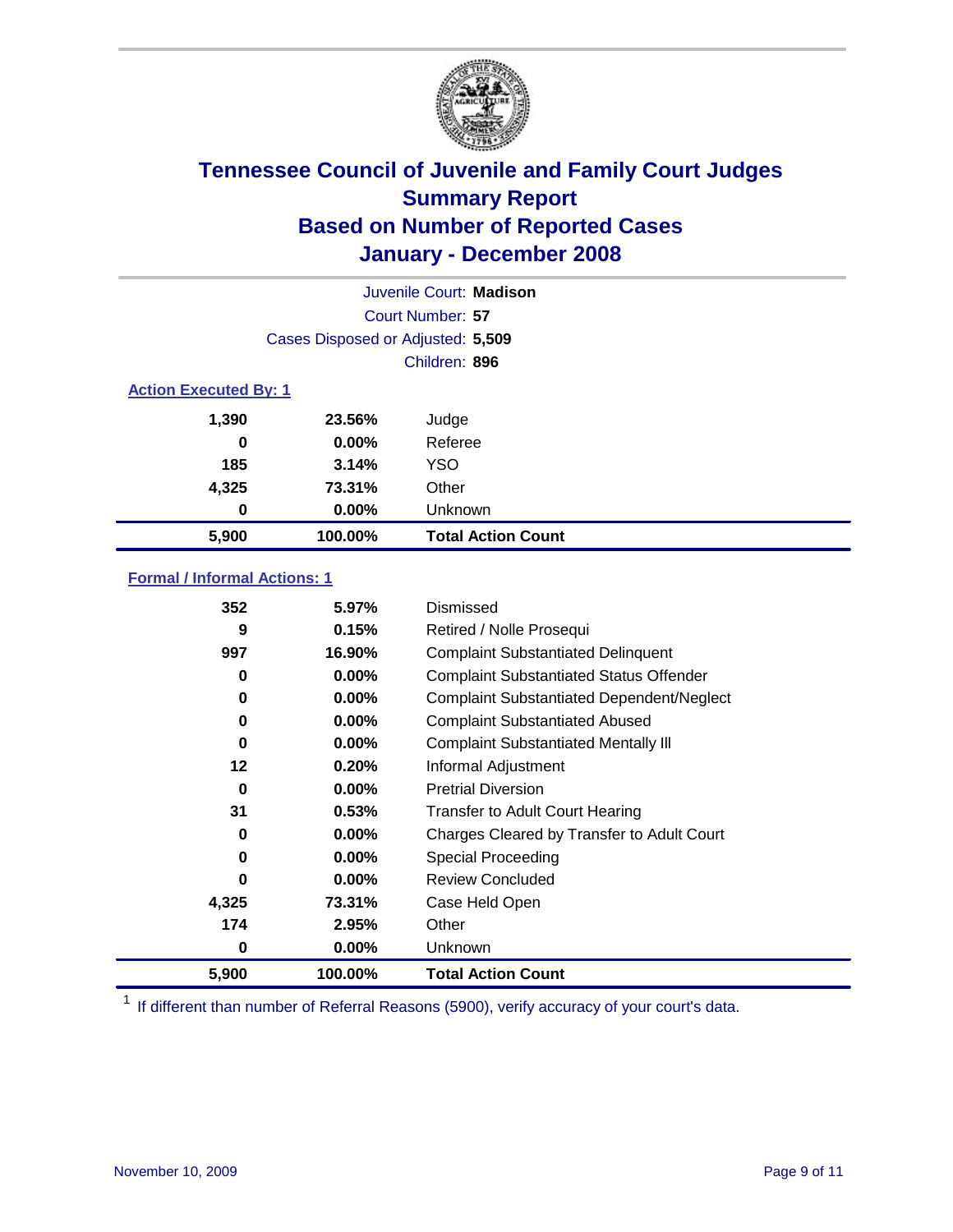

|          | Juvenile Court: Madison                               |
|----------|-------------------------------------------------------|
|          | Court Number: 57                                      |
|          |                                                       |
|          | Children: 896                                         |
|          | There can be multiple outcomes for one child or case. |
| 3.80%    | Case Dismissed                                        |
| 0.11%    | Case Retired or Nolle Prosequi                        |
| 0.11%    | Warned / Counseled                                    |
| 0.03%    | <b>Held Open For Review</b>                           |
| 0.59%    | Supervision / Probation to Juvenile Court             |
| 0.00%    | <b>Probation to Parents</b>                           |
| 2.52%    | Referral to Another Entity for Supervision / Service  |
| 0.51%    | Referred for Mental Health Counseling                 |
| 0.86%    | Referred for Alcohol and Drug Counseling              |
| 0.01%    | <b>Referred to Alternative School</b>                 |
| 0.00%    | Referred to Private Child Agency                      |
| 0.01%    | Referred to Defensive Driving School                  |
| 0.38%    | Referred to Alcohol Safety School                     |
| 0.55%    | Referred to Juvenile Court Education-Based Program    |
| 0.05%    | Driver's License Held Informally                      |
| 0.00%    | <b>Voluntary Placement with DMHMR</b>                 |
| 0.00%    | <b>Private Mental Health Placement</b>                |
| 0.00%    | <b>Private MR Placement</b>                           |
| 0.38%    | Placement with City/County Agency/Facility            |
| 0.00%    | Placement with Relative / Other Individual            |
| 0.48%    | Fine                                                  |
| 1.46%    | <b>Public Service</b>                                 |
| 2.28%    | Restitution                                           |
| 0.00%    | <b>Runaway Returned</b>                               |
| 4.53%    | No Contact Order                                      |
| 4.28%    | Injunction Other than No Contact Order                |
| 0.01%    | <b>House Arrest</b>                                   |
| 0.07%    | <b>Court Defined Curfew</b>                           |
| 1.10%    | Dismissed from Informal Adjustment                    |
| 0.00%    | <b>Dismissed from Pretrial Diversion</b>              |
| 0.00%    | Released from Probation                               |
| 0.25%    | <b>Transferred to Adult Court</b>                     |
| $0.00\%$ | <b>DMHMR Involuntary Commitment</b>                   |
|          | Cases Disposed or Adjusted: 5,509                     |